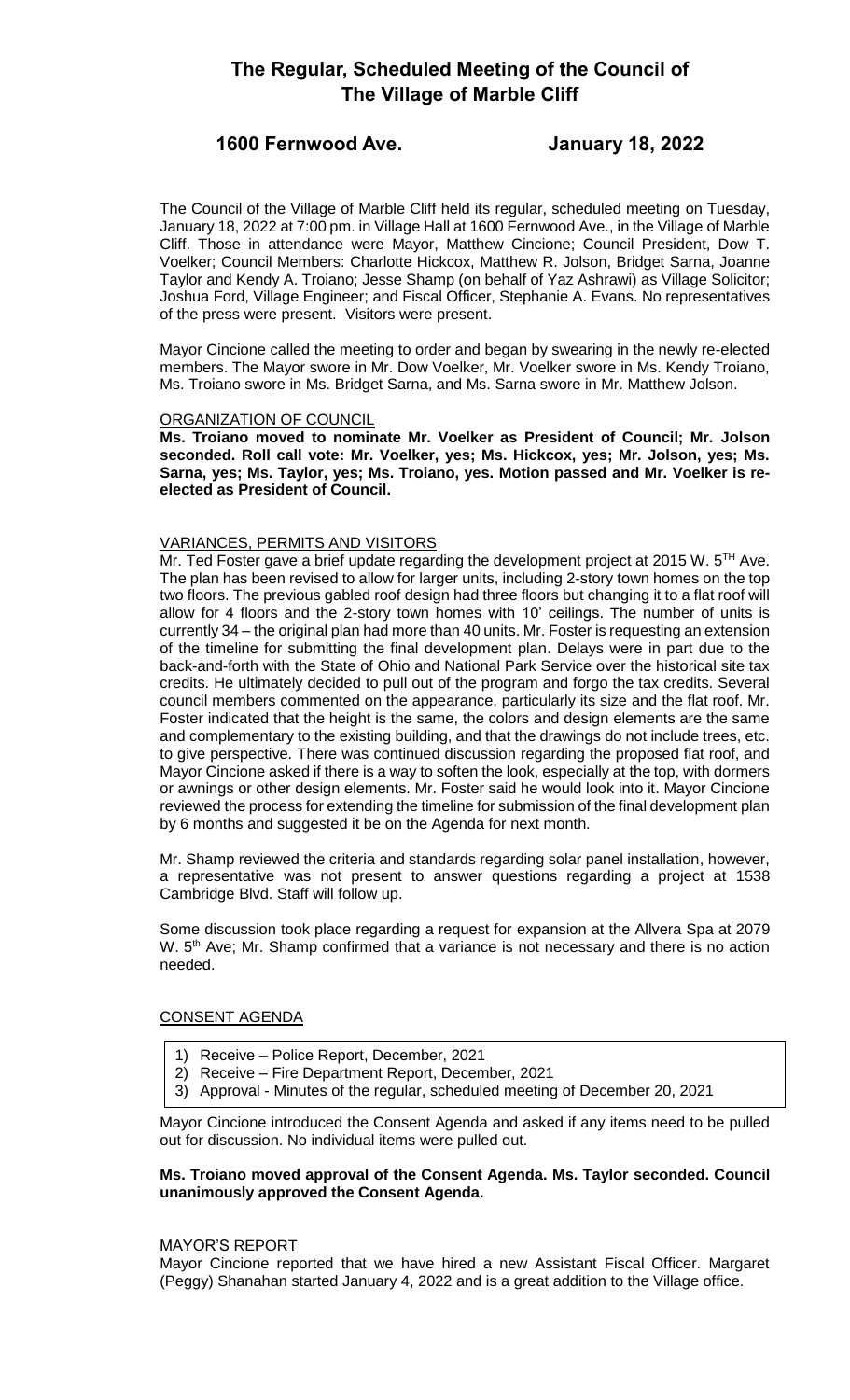Mayor Cincione also proposed the formation of a Zoning Review Committee that will review various zoning issues, including living space above garages, and asked for volunteers. Anyone interested should let Ms. Evans know.

The Mayor also reviewed a previous conversation about an electronic radar sign and asked for input about whether it is still needed. Confirmation to move forward with the radar sign led to a conversation about the number of people who run stop signs. Ms. Taylor shared her concerns about safety and suggested the idea of flashing stop signs. Ms. Troiano and Ms. Hickcox shared their experiences as well. Ms. Sarna suggested a community letter requesting each household have conversations about safety and the importance of stopping at stop signs. It was also suggested that we ask for more police presence, particularly on Third Ave. at Cambridge Blvd. and Arlington Ave. Mr. Ford will look into pricing for flashing stop signs.

Mayor Cincione attended the Tri-Village Chamber Partnership's recent annual meeting alongside representatives from neighboring Grandview Heights and Upper Arlington.

The Mayor also shared information about a meeting he attended with Ms. Evans at the Ohio Department of Natural Resources. ODNR is interested in installing an archery range and other community resources on their 5-acre property on Dublin Road. They are looking for ideas that would appeal to the community and complement the bike path and nearby parks.

# ENGINEER'S REPORT

Mr. Ford reported that our OPWC application was nominated to be part of the small government program and that we are now applying through that process.

He also shared that the drone flew over Cambridge Blvd. last week and he has some great hi-resolution video that should prove useful in a variety of ways.

Mr. Ford left the meeting at this time.

#### SOLICITOR'S REPORT

Mr. Shamp indicated that Mr. Ashrawi is planning the new council member training and will be asking for dates that work for everyone.

#### FISCAL OFFICER'S REPORT

Ms. Evans shared the financial report for November 2021, including the bank reconciliation and fund summary. Ms. Evans also reported that while the December reconciliation is complete, the year-end close-out for 2021 is still in process and moving along. The December report will be presented in February.

Ms. Evans proposed the formation of a Finance Committee to bring more people into the conversation with regard to budget and appropriations planning. Mr. Jolson and Ms. Troiano volunteered to serve on the committee.

Ms. Evans also shared that the office staff has been working on updating the Records Retention Schedule in anticipation of providing a revised version for the Records Commission to approve. We will schedule a meeting for the Commission as soon as the new Schedule is ready.

#### COUNCIL MEMBER REPORTS

Ms. Taylor shared that she still hasn't heard anything from Grandview Parks and Recreation regarding an advisory board meeting. Staff will follow up.

#### OLD BUSINESS

O-2673-21, An Ordinance Authorizing the Mayor and Fiscal Officer to Enter into a Contract for Professional Legal Services with Frost Brown Todd, LLC for a One-Year Period from February 1, 2022 through January 31, 2023; Third Reading